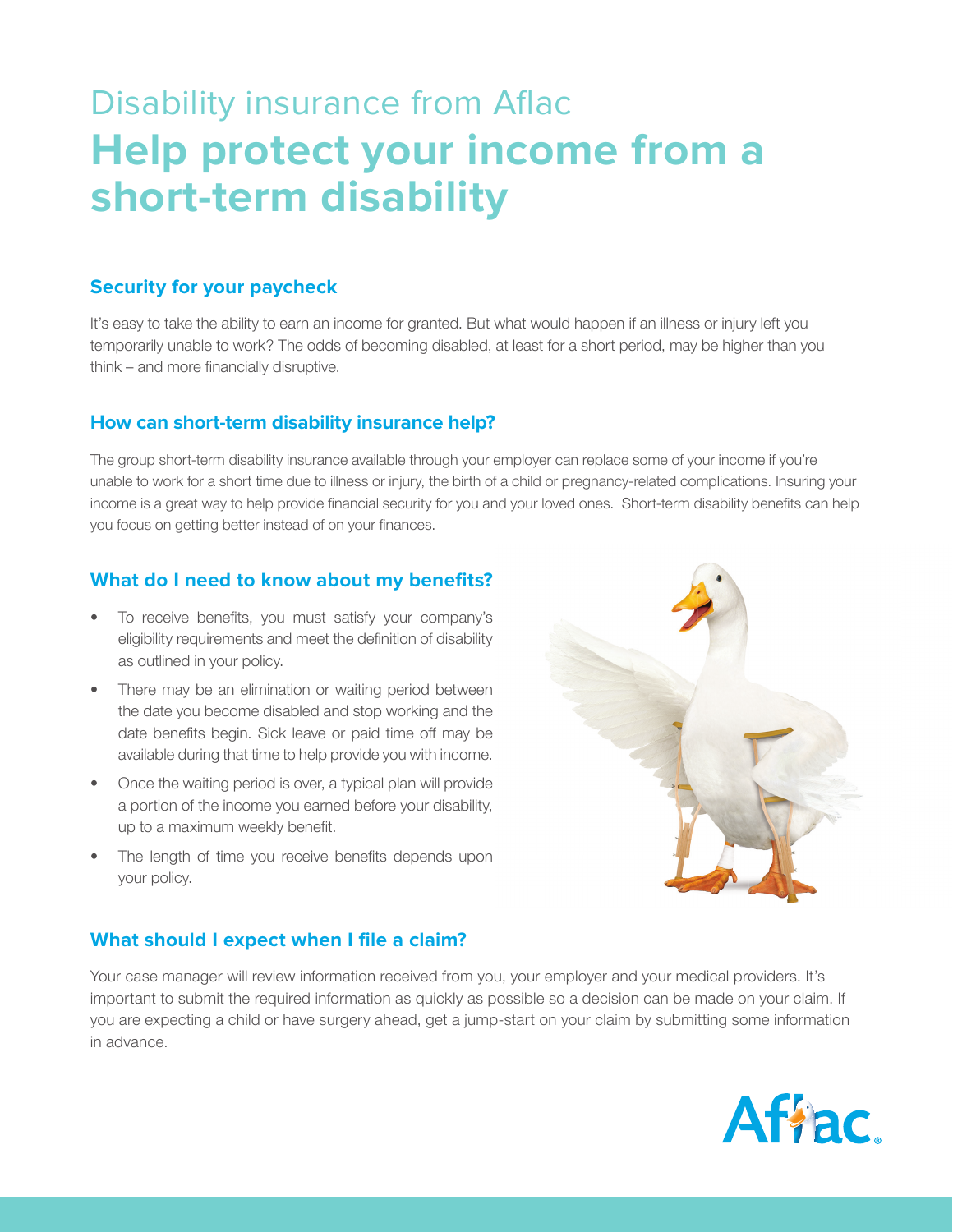## **Initiating a claim**

#### THE CLAIMS EXPERIENCE

#### INITIATE YOUR CLAIM

with one of these two methods:



#### CASE NUMBER

Once intake is complete, you will receive a case number. This number will be referenced in the letter and correspondence you receive for future reference.

#### INTRODUCTORY CALL

Within two business days of reporting your claim, a case manager will contact you. The case manager will confirm the info provided and ask any additional questions needed to make an initial decision.



#### WELCOME PACKET

We will mail a welcome packet that includes: a letter summarizing your benefits, next steps and applicable forms. We will notify your employer by email of your request.